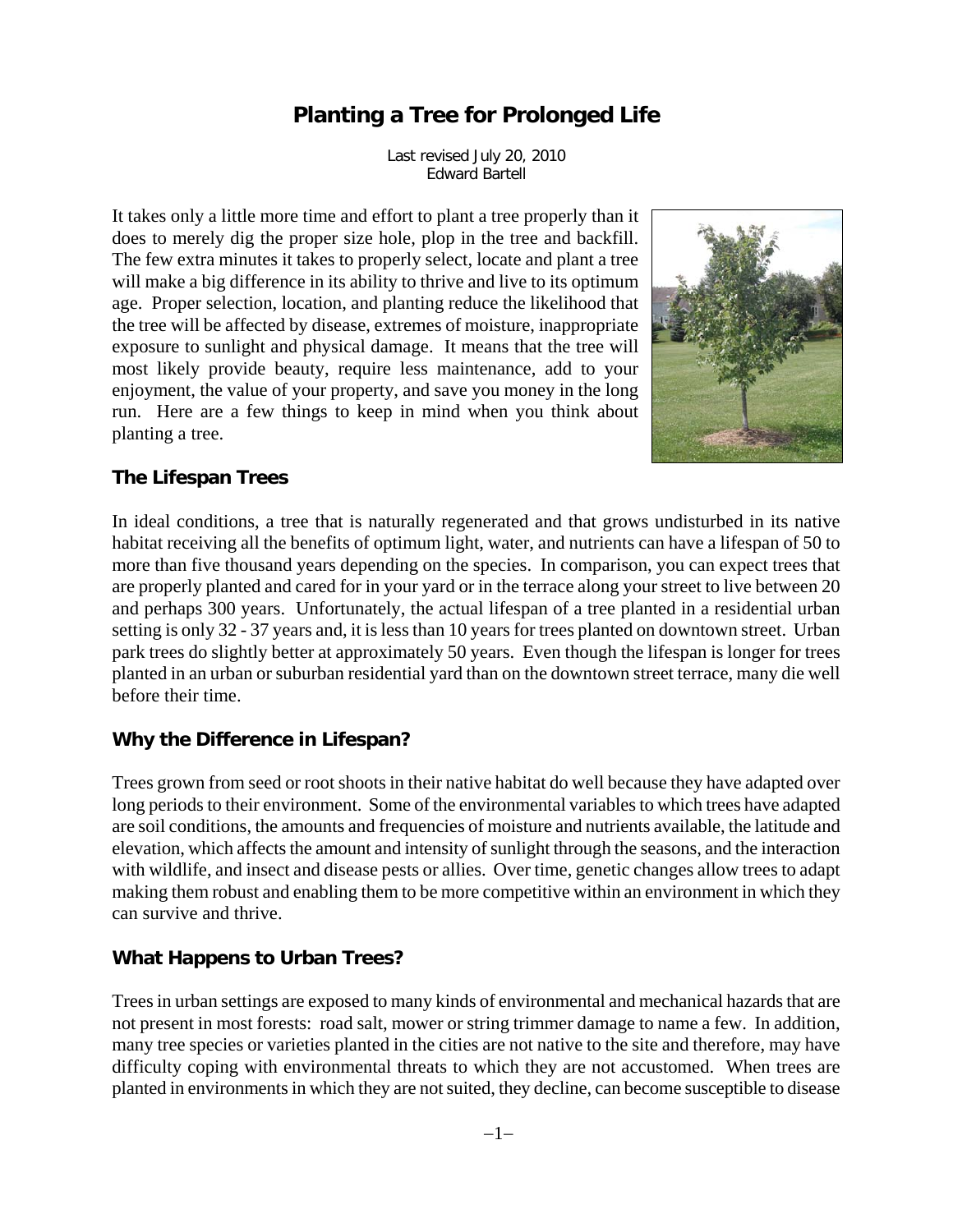and usually die before their time.

## **The Right Tree in the Right Place**

Professional arborists consider many things when selecting trees for urban settings. In general, they evaluate the aesthetic attributes of the tree and its planting site, determine the long-term maintenance implications, and weigh the ecological and environmental conditions before making a decision on what species of tree to plant. The following list provides more specific cues to consider:

#### **Aesthetic**

- $Size$
- **Shape**
- Density of shade
- Flowering or non-flowering
- Color of flowers and leaves in summer and fall

#### **Maintenance**

- Need for and ease of pruning
- Amount of clean up of leaves and/or fruits

#### **Ecological/Environmental/Cultural**

- Condition of soil and nutrients available
- Amount of moisture available
- Climate/cold hardiness
- Amount of available light
- Competing plants
- Potential insect or disease problems
- Air quality (exposure to and levels of pollutants)
- Water quality (exposure to pollutants or road salts)



Wrong trees in wrong places and the section of Better choices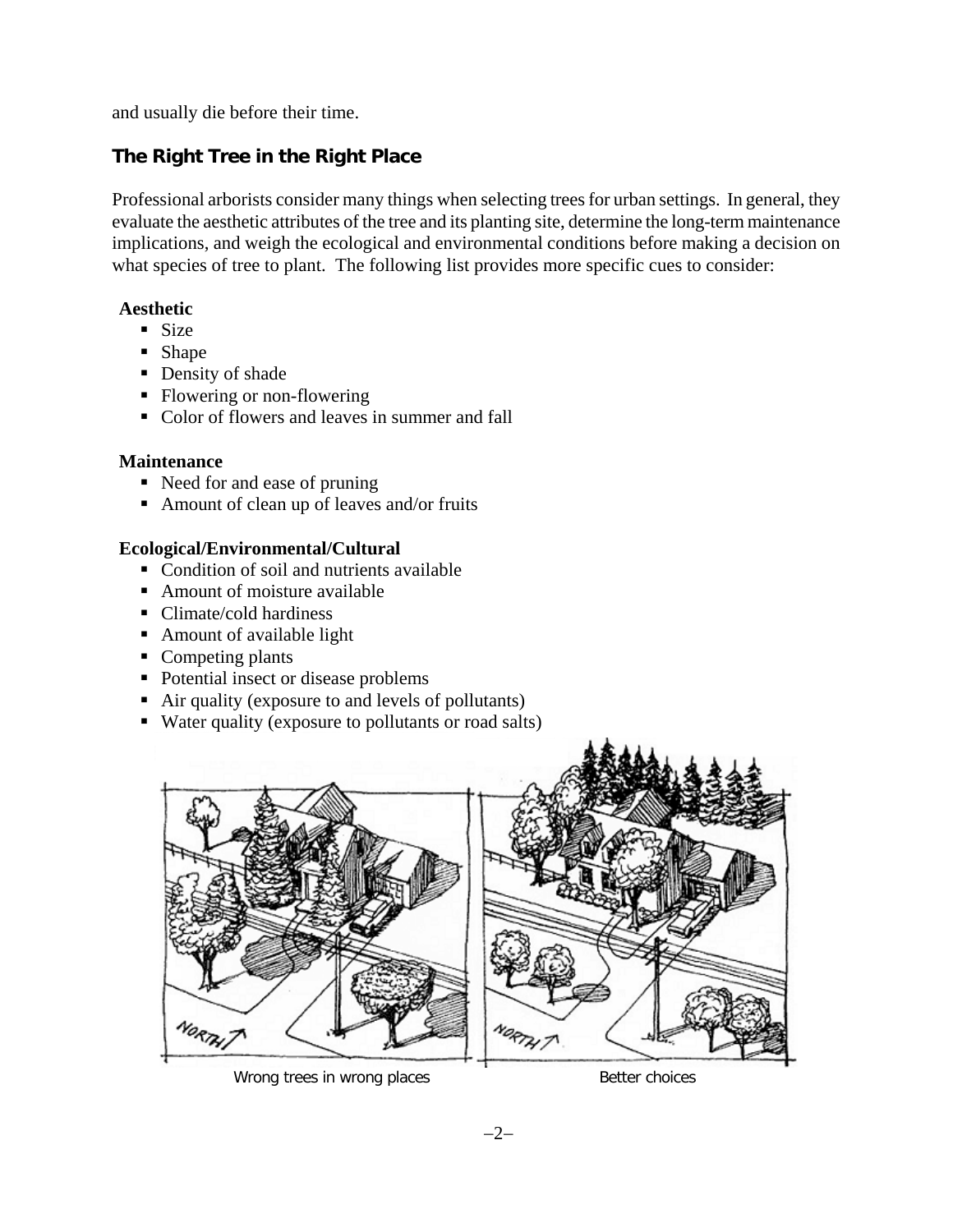Be sure to choose trees that are hardy in your area. Hardiness refers to the lowest average temperature that trees can tolerate. Wisconsin is divided into six zones, which range from 3a (- 35 to -40 degrees F) to 5b (-10 to -15 degrees F). The hardiness zone for most of Dane County is 4b (-20 to -25 degrees F). For example, it would be unwise to plant a coconut palm in Wisconsin because it is not cold hardy to zone 4b.

Consider the above list carefully when selecting a tree for longevity and good health. Your choice will determine the time you invest in maintaining and caring for your tree(s). The right choice will provide years if enjoyment and save you time and expense.

#### **The Planting Process**

As important as is to select the proper tree for the location and site, it is just as important to follow the proper steps in the planting to assure that your tree has the optimum chance for a long, vigorous life.

#### **Purpose and Location Evaluation**

The first step is to determine the purpose of your new tree. Do you want shade, privacy, a windbreak or is aesthetics your primary concern? Evergreens such as spruces, cedars, firs and pines make good privacy screen and windbreaks but might not meet your aesthetic needs. Next, evaluate the location. Check the space above and in all directions where the crown eventually will be. Are there wires or buildings that might interfere? If there are power lines overhead plant a tree whose height at maturity will not interfere with the lines. Also, check below ground to be sure there are no underground cables, pipes or other utilities -- always call DIGGERS HOTLINE or your local utility before digging. Assess the amount of light and water available. Is the site wet or dry? Is it higher or lower than the surrounding area where water might collect or quickly drain away? If the site is protected, next to a building that blocks direct sunlight for most of the day; don't plant a tree that requires full sun. A shade tolerant tree would be better adapted to this site. Do any other confining conditions exist? Don't choose a site that is too close to a driveway or building foundation where roots may cause damage or be damaged.

Understand the specific conditions of your planting site and select a tree whose requirements match those of the site. Things to consider are soil type (sandy, loamy, clayey), soil pH (alkaline or acidic), amount of moisture (dry, holds moisture, drains well), exposure to sun, wind, and pollution (direct sunlight, sunlight blocked by building(s), exposure to road salts, on an open hilltop with a windy northwest exposure).

#### **Tree Species Selection Process**

Walk through your neighborhood and see what's growing. Identifying nearby existing trees can help determine what's successful and what's native. It will also help you determine what to plant to add diversity to the neighborhood. Too many trees of the same species planted in close proximity can be a formula for disaster if a disease sweeps through your area, as Dutch elm disease did in the Midwest in the 50s and 60s.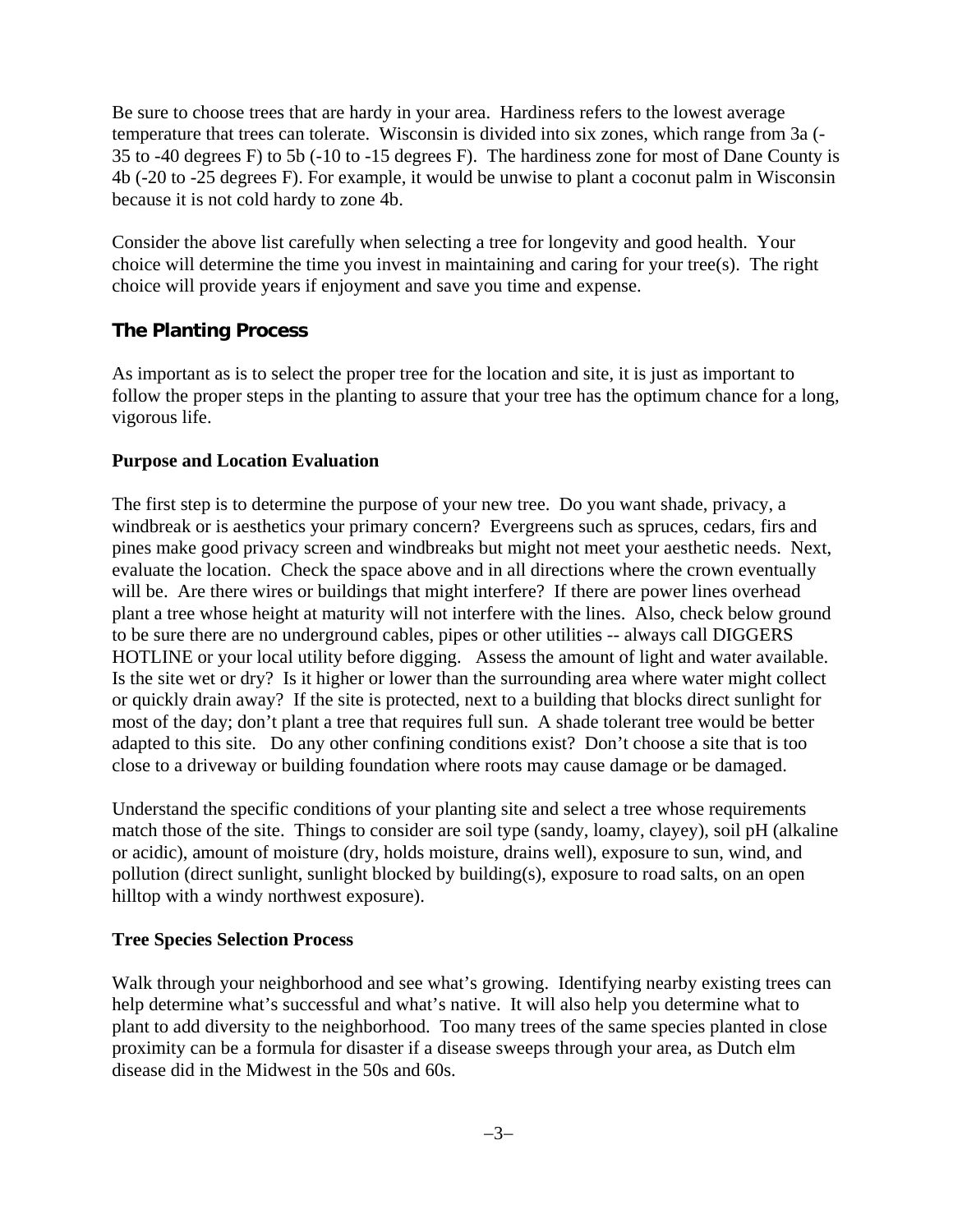Look for the functional and aesthetic design you desire but be careful -- trees die when design and aesthetics come before biology. You might be enamored by the shape and beauty of a flowering dogwood but finding a cultivar that will survive Wisconsin winters will be difficult. Don't plant something that doesn't have a chance to survive.

#### **Selecting and Purchasing Your Tree**

Almost any tree or shrub that you buy in at a lawn and garden store will survive for a period of time. However, if you want to improve the chances of your tree's longevity, don't cut corners; choose a reputable supplier. Wisconsin nurseries must be certified by state department of Agriculture, Trade, and Consumer Protection. Purchasing from certified nurseries assures that plants are inspected and free of major pests. Avoid trees with multiple, damaged, crooked or cut main trunks (or leaders), disfiguring knots, cuts on limbs over 3/4 inch that are not completely callused, prematurely opened buds, mold or insect damage on bark or foliage. Select trees that have been freshly dug, are well formed and symmetrical, are vigorous, healthy, free of disease, well-branched, have well-developed root systems and are densely foliated when in leaf.

When you visit the nursery you'll find that trees are packaged in different ways. The three most commons are balled and burlaped or B&B, containerized and bare root. B&B trees are unearthed from their growing site with a tree spade, which maintains a large ball of soil attached to the root system and trims the roots to create a compact package. The entire root ball including the soil is wrapped with burlap or similar material and tightly held together with a wire basket. The advantage is larger trees; the disadvantage is the weight of the ball, which makes planting heavy work.





There are two types of containerized trees: container grown or potted. Container grown trees are those that have been raised in large plastic or metal containers. They are generally smaller and lighter than B&B and thus easier to handle. Their primary disadvantage is the potential for girdling roots.

Girdling roots are those that have begun to grow around the stem rather than in the preferred spoke-like or radial pattern. If girdling roots are not straightened or trimmed when the tree is planted,

they will eventually grow large enough strangle the tree as the trunk expands. Potted trees are grown in the ground then uprooted and temporarily placed in plastic or metal containers for marketing. They are smaller and lighter than B&B stock and in many ways, they are similar to bare root stock. The soil is loosely attached to a smaller root ball and the plant is easier to handle during planting.





Bare root trees are just that, a tree with no container or soil and the roots are bare. They are the easiest to handle and plant but smaller in size than the previous three. Bare root trees must be planted within hours after they are purchased and the roots must be kept damp right up to the time of planting to prevent the fine root hairs from drying out. Inspect twigs, branches, and roots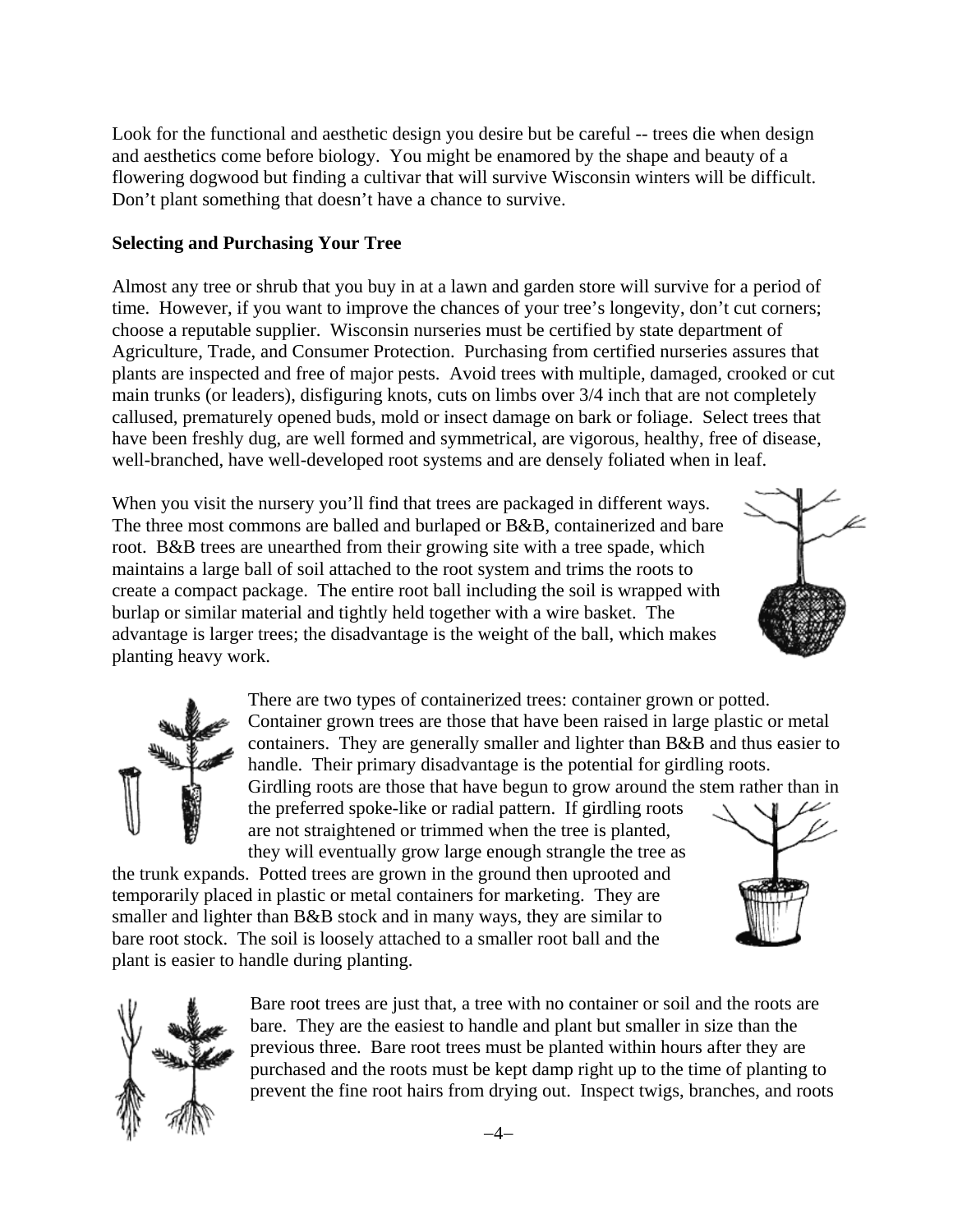looking for signs of moderate growth last year. Reject anything with numerous injuries or breaks to roots or branches.

Inspect the ball on B&B stock to make sure it is not dried out or broken apart. Grasp the trunk and gently wobble the tree to see if roots are too loose in the ball. Reject any tree if the soil appears excessively dry and has little contact with the roots. Look for girdling roots. Perform the wobble test a container grown trees, too. Look for girdling roots and determine if the potting medium and roots are dried out.

#### **Handling the Tree**

Handling the tree to avoid damaging the stem, its branches, or roots is a critical part of proper tree planting. To pick up the tree, lift it by the container or root ball, avoid using the stem or branches. The branches should be covered during transport (especially if foliated) to minimize desiccation by the wind across the surface of the leaves, and to reduce the chance of damaging branches. Soak B&B and container plants; keep the roots of bare root trees moist with damp towel, burlap, or mulch. If the trunk is wrapped, leave it in place until the tree is planted; it provides protection during transport and planting. However, do remove the wrap after planting since it can harbor moisture and insects which can invite disease.

#### *Balled and Burlaped Trees (B&B)*

There are specific steps to follow depending on whether your tree is B&B, container grown, potted, or bare root. B&B can be a little tricky because it's best to remove all the burlap covering and the entire wire basket but depending on the size of the ball and the amount of help you have it might not be possible. If you have plenty of help, remove the rope around the trunk, most or all of burlap covering and wire basket then carefully place the tree on the compacted soil in the hole disturbing the roots as little possible. Removing the wire basket and burlap prior to planting in the hole might not be possible. In that case remove the rope, peel back the burlap as far as possible, and place the tree in the hole. Using bolt cutters, snip the wire basket down as far as possible and remove.

Scrape away the excess soil from the trunk to reveal the root collar if you haven't already done so. Using clean, sharp hand pruners, snip off any adventitious root growing above the root collar. Gently straighten large structural roots away from the trunk to create a spoke-like pattern. This will help establish the roots more quickly, strengthening the tree's attachment to the earth and will reduce the risk of girdling roots. Plumb the tree and backfill with native soil.

#### *Container Grown Trees*

Be aware that container grown trees are more likely to be subject to girdling roots because of being grown in a confined space. Once you get the tree home, cut away the container and carefully set the tree in the hole. Scrape away the excess soil from the trunk to reveal the root collar and snip of any medium sized or larger roots that appear to be encircling the root system or that are growing back into the system. Use your judgment here – don't take too many roots or those that look to be structurally important to the root system. Trim off any adventitious roots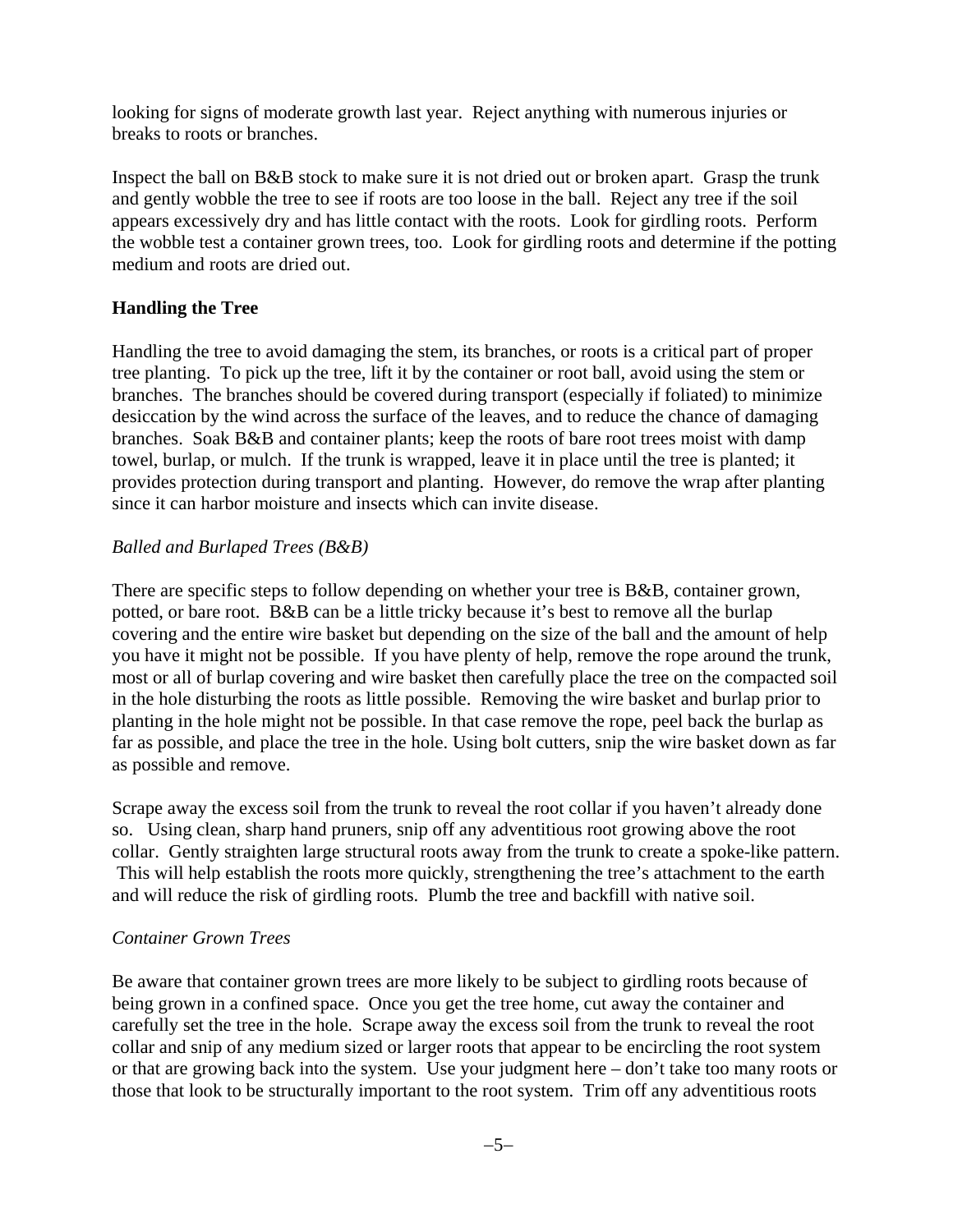above the root collar, gently straighten large structural roots away from the trunk to create a spoke-like pattern, plumb the tree and backfill with native soil.

### *Potted and Bare Trees*

Potted and bare root trees can be treated the alike when planting. Since potted trees are grown in the earth then placed in containers temporarily for transport or sale, the soil in the container is generally loose and much of it falls away when the container is removed. Generally, the hole for these trees does not need to be as deep as B&B and container grown. Inspect the roots and trim away any that are damaged or broken, also trim adventitious or any that may become girdling roots. Place in the hole and spread the roots out radially. Sometimes it is easier and just as effective to dig a shallow hole and merely peel back the turf, spread the roots and, turning the turf so the grass side is down, put it back into place over the roots.

### **Site Preparation and Planting the Tree**

You've already chosen your site so the next step is site preparation. Determine size of the hole by measuring depth of root system from the root collar to bottom of the root ball or the longest downward pointing root. The root collar is the swelling where the stem transitions into the root zone – look for change in bark color and texture. Be careful not to confuse it with the root graft which looks more like an overgrown wound. It's important at this time to scrape away any soil at the base of the tree until you uncover the collar.

Dig a hole that is slightly shallower than the depth of the root system and three times as wide in circumference. Leave the bottom of the hole on which the root ball or root system will rest untouched and compacted. Taper the sides of the hole to create a shallow bowl or dish shape and roughen the exposed walls if glazed, especially in clayey soil. Use a rototiller, shovel, spading fork, or stump grinder to loosen the soil around the hole at least five times the diameter of the root system and at least 8 inches deep, deeper if soil is compacted. This allows the roots to grow more rapidly.

The next step is very important. Set the tree in the hole with the root collar even with the soil surface or a little above it. Do not plant it at same depth that is was growing in the nursery since root collars are often covered with soil in nurseries during weed cultivating operations. Trees planted at this depth will be too deep and will likely die within five years.

## **Things to Remember**

Always plant the root collar even with or a couple of inches above the natural level of the soil surface. It is better to plant the tree too shallow than too deep.

It is best to use the soil removed from the hole for backfilling since new soil may disrupt the movement of water and nutrient unless that it is too clayey or rocky. In that case, mix in a soil mixture appropriate to the kind of soil that is in place. Always break up clumps and remove rocks and debris from the backfill. Do not tamp the soil down. A thorough watering will pack the soil down naturally to remove air spaces. A good rule of thumb is 10-15 gallons for each inch of diameter measured 12 inches above the root collar. A tree with a 2" caliper would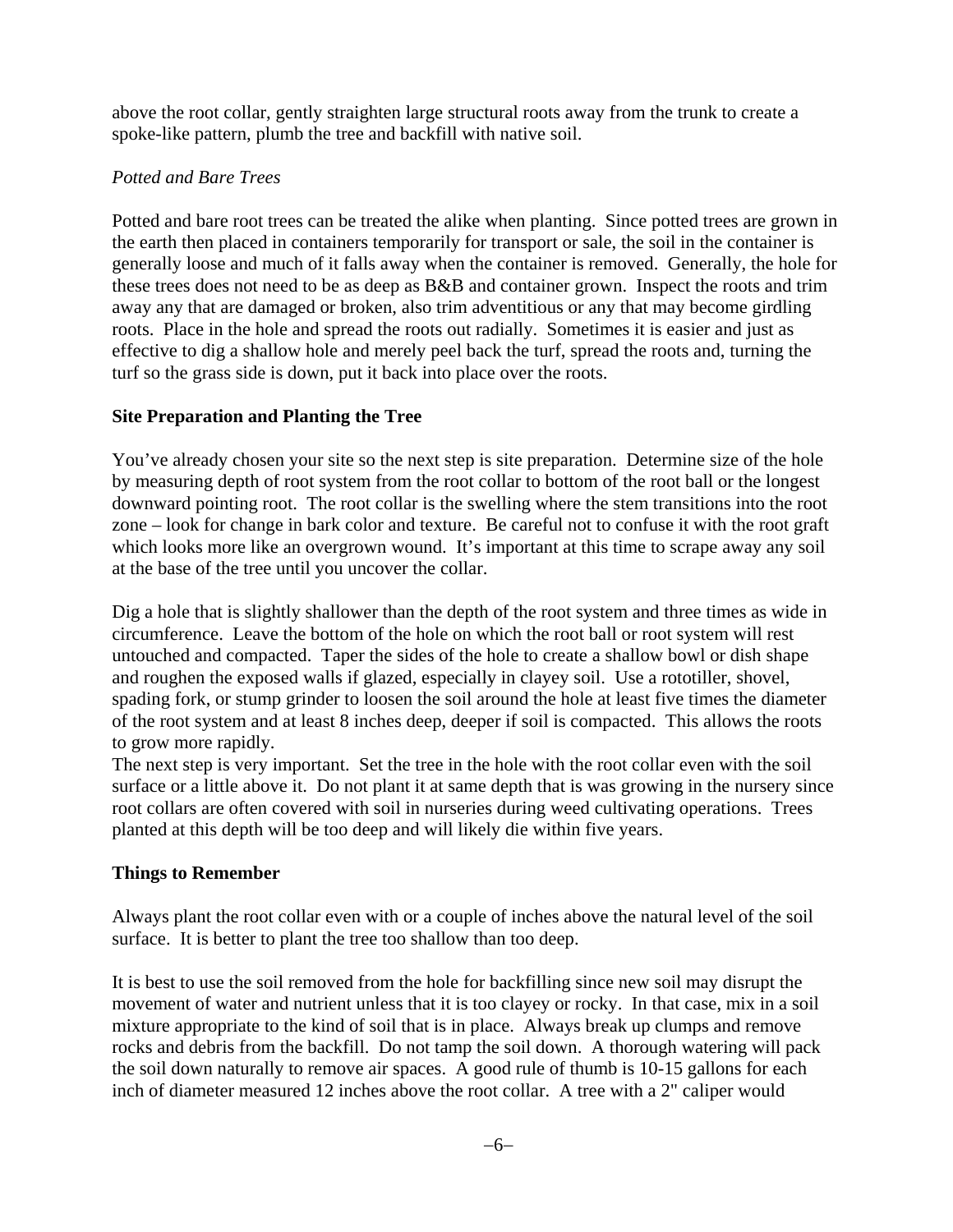receive 20-30 gallons of water at planting. It is not necessary to fertilize the tree at this time. It is best to let it get established for at least one year; even then fertilizer is not necessary unless an analysis determines that there is a nutrient shortage.

Mulch is important. Apply at least 4-6 inches of mulch over the entire area of loosened soil. Do not allow the mulch to directly contact the trunk. Leave a gap or depression directly around the root crown to allow the exchange of gases. Mulch reduces the competition with turf grasses and other plants for moisture and nutrients. It also holds moisture in the soil longer during dry spells, and it protects the trunk from lawn mower and string trimmer damage.

Avoid staking the tree if possible but it is especially necessary if planting in a windy location. The correct materials if staking is necessary are wide bands of carpet, inner tube, or nylon or cotton strapping. They are best for supporting the trunk. One band and stake is preferred but up to four may be necessary depending on the size and location of your tree. Allow enough slack in the bands so that the tree moves some with the wind, this allows the tree to develop the strength necessary in its stem to support itself once the roots are established. The staking should be removed within one year of planting. Avoid using wire or rope of any kind directly on the tree. Even wire protected by a piece of garden hose will cause serious damage at the point of attachment.

#### **Maintenance – Pruning, Watering and Fertilizing**

Transplanting causes enough stress; pruning can place additional unnecessary stress. Avoid pruning but remove any dead, broken, or damaged branches. Inspect the tree each year after planting and train prune to correct structural problems. Begin to establish scaffold branches or remove any dead or damaged branches on a regular cycle. Consult a tree pruning text or your local county extension office for information on proper pruning timing and techniques. Watering should only be necessary during periods of extended dry spells. Fertilizing should not be necessary unless there appears to be a problem and an analysis of a sample of the foliage reveals a nutrient deficiency.

### **Conclusion**

The best planting times for the upper Midwest are spring to early summer and fall (in southern Wisconsin that is April 1 through the first week of June and late October to late November). Make your planting plans now and visit your nursery in the early spring to order or purchase your trees. Choose appropriate and healthy stock and follow this planting method to improve your chances of growing a tree that will last more than a lifetime and provide a living legacy for you and your family.